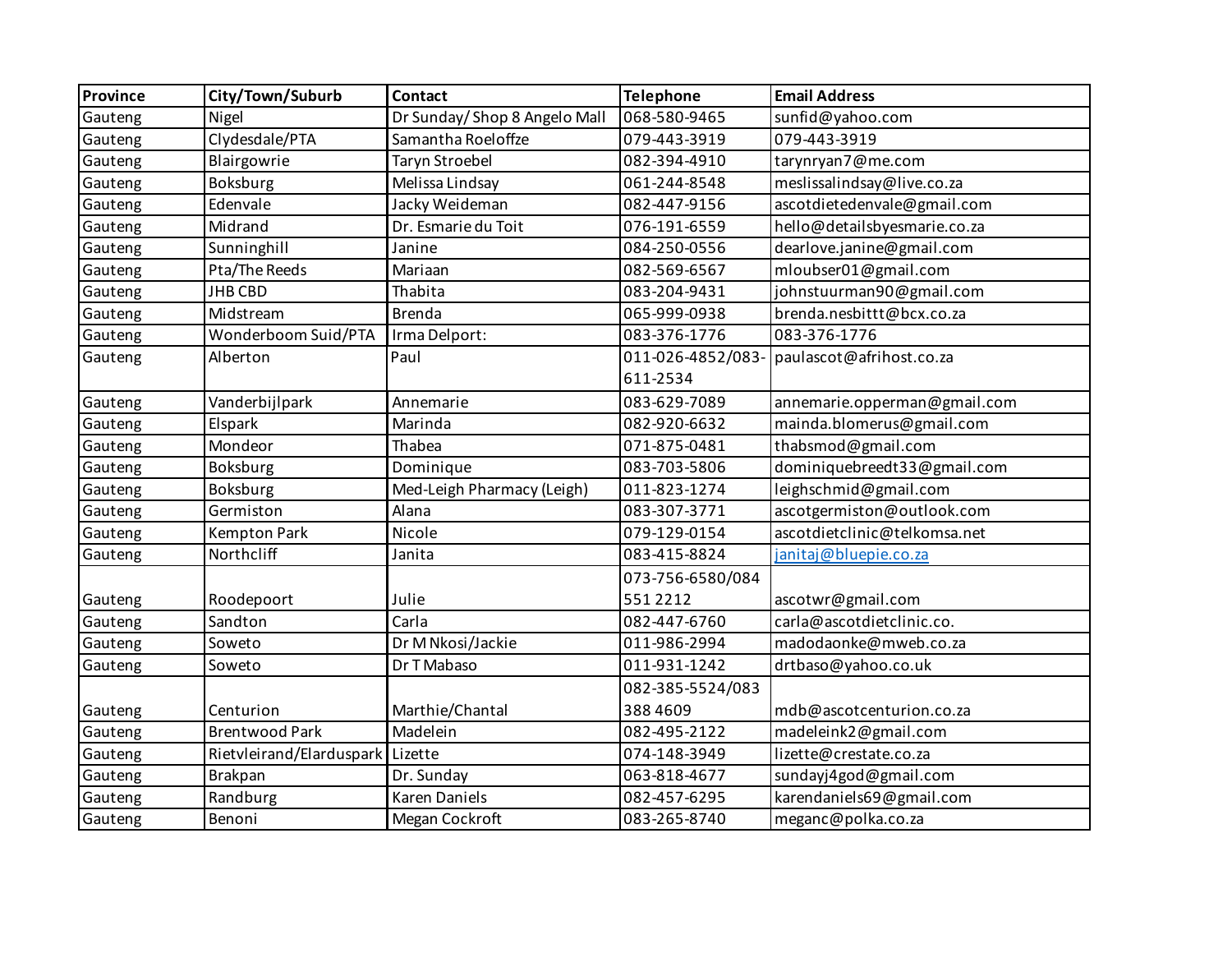|              |                               |                     | 083 446 2936/078  |                                        |
|--------------|-------------------------------|---------------------|-------------------|----------------------------------------|
| Gauteng      | Midrand                       | Akash/Sarika        | 290 2439          | ascotdietclinicmidrand@gmail.com       |
| Gauteng      | Roodekrans                    | <b>Barbara</b>      | 084-255-9195      | barbarab@webmail.co.za                 |
| Gauteng      | Waterkloof Ridge PTA          | Angela Slabbert     | 071-334-9300      | angela.kruger81@gmail.com              |
| Gauteng      | <b>Brackendowns</b>           | Amanda Giezing      | 067-402-1137      | amandastrydom23@gmail.com              |
| Gauteng      | Drie Riviere                  | Julien              | 061-597-5503      | julien.strucktiseng@gmail.com          |
| Gauteng      | Delmas/Springs                | Sarie Claassens     | 083-559-4444      | klaas@cipharm.co.za                    |
| Gauteng      | Parkhurst                     | Ae Long             | 071-892-9499      | peter@plong.co.za                      |
| Gauteng      | Krugersdorp                   | Maree Swart         | 072-076-7414      | info@ascotdietclinic-kdp.co.za         |
| Gauteng      | Centurion                     | Marinda Herman      | 082-497-0331      | info@sculptedperfection.co.za          |
| Gauteng      | Fochville/Carletonville       | Janine Botha        | 083-281-3330      | fochvillepharmacy@gmail.com            |
| <b>NC</b>    | Upington                      | Elize/Cathy/Esmarie | 079-037-7742/082- | ascot.upt@gmail.com/terbucurrec@gmail. |
|              |                               |                     | 360-1854/082-790- | com                                    |
|              |                               |                     | 0349              |                                        |
| <b>NC</b>    | Kimberley                     | Marcia Slingers     | 073-221-4986      | nthandoyenkosi98@gmail.com             |
| North West   | Rustenburg                    | Tina                | 076-389-4286      | tinadb66@gmail.com                     |
| Mpumalanga   | Secunda                       | Dr. Roux            | 082-898-7733      | ekleingeld@webmail.co.za               |
| Mpumalanga   | Nelspruit/Alkmaar             | Sonja               | 078-800-3577      | hello@assantesanavillage.co.za         |
| Mpumalanga   | Nelspruit                     | Jackie              | 074-203-4290      | jackie.moller2@gmail.com               |
| Limpopo      | Tzaneen                       | Mary Ramagoma       | 071-495-4958      | ramagomamary@gmail.com                 |
| Nelspruit    | Nelspruit                     | Refilwe             | 013-752-5024      | pholophofu@telkomsa.net                |
| Free State   | Bloemfontein                  | Judy                | 051-430-7687      | judy.amantlaevents@gmail.com           |
| <b>KZN</b>   | Richardsbaai                  | Simmi Deonarain     | 071-877-2888      | simmi.deonarain1178@gmail.com          |
| <b>KZN</b>   | Durban/Hillcrest              | Cathy Robson        | 083-427-1218      | bodybycat@gmail.com                    |
| <b>KZN</b>   | Empangeni                     | Cindi Nomusa        | 072-224-0764      | nomusacindi28@gmail.com                |
| <b>KZN</b>   | Durban/Westville              | Jackie Despy        | 083-348-9330      | jackies85@ymail.com                    |
| <b>KZN</b>   | DBN Central/South/North Noush |                     | 083-578-6543      | noush@coweypharm.co.za                 |
| <b>KZN</b>   | Ramsgate                      | Mandy               | 082-579-5152      | mandypollard02@gmail.com               |
| <b>KZN</b>   | Dundee                        | Dr. Sanil Ramdhalee | 082-925-5700      | mariam@trustnet.co.za                  |
| <b>KZN</b>   | Newcastle                     | Mariam Ramdharee    | 082-457-6638      |                                        |
| Western Cape |                               | Marita              | 079-507-0807      | info@daretolose.co.za                  |
| Western Cape | Hermanus                      | Carla van Niekerk   | 072-230-1955      | carla@pilates4.me                      |
| Western Cape | Somerset West                 | Elthea              | 082-303-4653      | elthea.vdw@gmail.com                   |
| Western Cape | Paarl                         | <b>Tarynne Vlok</b> | 082-641-1663      | tarynnev22@gmail.com                   |
| Eastern Cape | Beacon Bay                    | <b>Cora Naested</b> | 082-379-1586      | cnaested88@gmail.com                   |